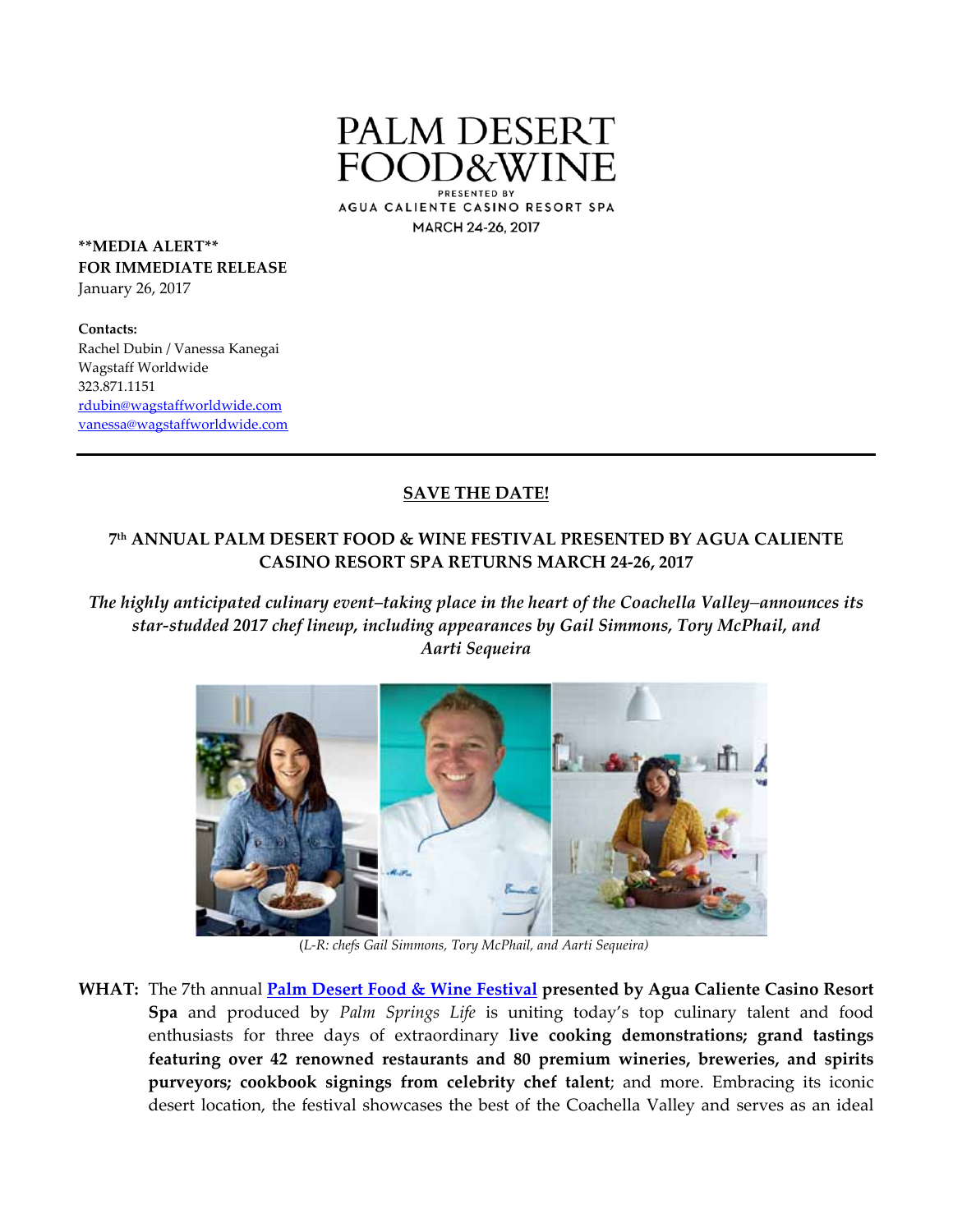weekend getaway, with all events taking place at the famed El Paseo shopping district in Palm Desert, CA.

Kicking off the festivities on Friday, March 24 is the return of the beloved **James Beard Gourmet Luncheon** featuring **celebrated food expert and Bravo "Top Chef" judge Gail Simmons as the emcee**, with four courses prepared by award‐winning chefs from around the country. The festivities continue with two days of grand tastings and live culinary demonstrations from a standout roster of chefs from the Coachella Valley and beyond.

A sampling of featured talent includes:

- **Gail Simmons** (Food expert, *Food & Wine* special projects director, and judge on Bravo's "Top Chef")
- **Tory McPhail** (Executive chef of the iconic Commander's Palace in New Orleans and James Beard Award‐winning chef)
- **Aarti Sequeira** (Host of Food Networkʹs "Aarti Party" and season six winner of "Food Network Star")
- **Brooke Williamson** (Chef/owner of Tripel, The Hudson House, Playa Provisions and Da Kikokiko; winner of Esquire Network's "Knife Fight;" and contestant on "Top Chef")
- **Brent Ridge & Josh Kilmer-Purcell** (Founders of "Beekman 1802," reality TV show personalities, and cookbook and memoir authors)

As a proud supporter of Coachella Valley's FIND Food Bank, which provides food and essentials to those in need throughout the community, Palm Desert Food & Wine will donate 35 meals to the organization for every festival ticket purchased.

In the next several weeks, the festival will announce additional culinary personalities, participants, and confirmed programming for 2017. Please continue to check www.palmdesertfoodandwine.com for updates.

| WHEN:                | Friday, March 24 through Sunday, March 26, 2017                                                             |
|----------------------|-------------------------------------------------------------------------------------------------------------|
| <b>WHERE:</b>        | Palm Desert's iconic El Paseo shopping district                                                             |
| <b>TICKETS:</b>      | Tickets are available for purchase by visiting:<br>www.palmdesertfoodandwine.com or by calling 888.596.1027 |
| <b>SOCIAL MEDIA:</b> | Facebook (@palmdesertfoodandwine)<br>Twitter (@PDFoodWine)<br>Instagram (@PDFoodandWine)                    |